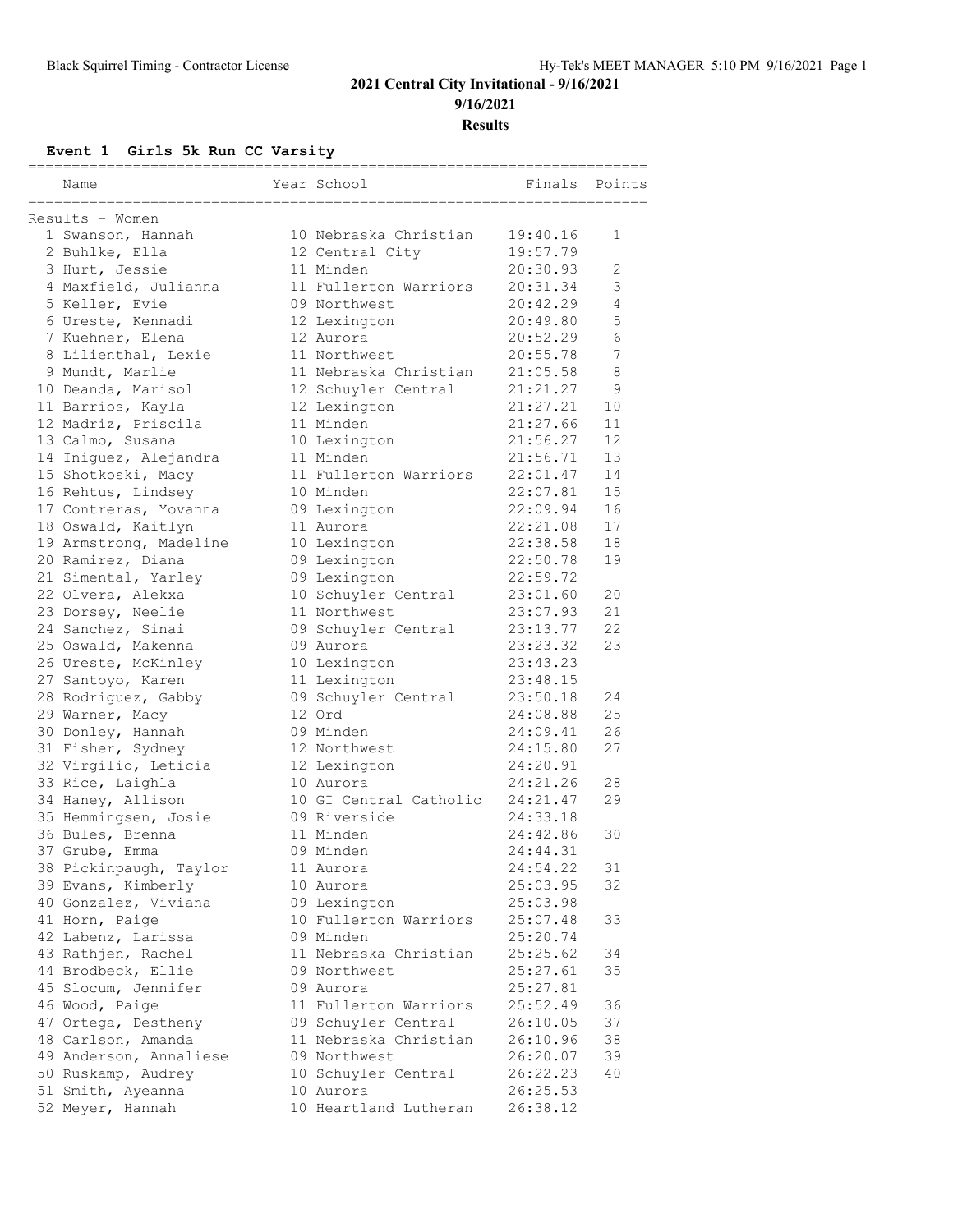**9/16/2021**

**Results**

### **....Event 1 Girls 5k Run CC Varsity**

| 53 Bisbee, Natalie          | 10 Aurora                       | 26:47.80   |    |
|-----------------------------|---------------------------------|------------|----|
| 54 Ramirez, Glenda          | 10 GI Central Catholic 26:54.25 |            | 41 |
| 55 Juengst, Elizabeth       | 10 Northwest                    | 26:54.27   |    |
| 56 Brown, Addison           | 09 Minden                       | 26:54.48   |    |
| 57 Castro, Niurka           | 11 Schuyler Central             | 27:00.29   |    |
| 58 Eriksen, Mya             | 12 Northwest                    | 27:09.60   |    |
| 59 Moeller, Hannah          | 09 Northwest                    | 27:16.49   |    |
| 60 Jeffres, Izzy            | 09 Ord                          | 27:30.81   | 42 |
| 61 Stanczyk, Payton         | 12 Fullerton Warriors           | 27:35.96   | 43 |
| 62 Brooks, Kit              | 09 Central City                 | 27:39.28   |    |
| 63 Kolbet, Brooklyn         | 12 GI Central Catholic 27:50.52 |            | 44 |
| 64 Carreto, Natalie         | 11 Schuyler Central             | 28:10.52   |    |
| 65 Diego, Erika             | 09 Schuyler Central             | 28:23.51   |    |
| 66 Wert, Kenzie             | 12 Central City                 | 28:41.85   |    |
| 67 Masin, Hannah            | 12 Ord                          | 29:12.25   | 45 |
| 68 Areaga, Alondra          | 10 Lexington                    | 29:31.00   |    |
| 69 Sladek, Lauren           | 10 St. Paul                     | 29:37.36   | 46 |
| 70 Ackles, Gracie           | 10 St. Paul                     | 30:58.35   | 47 |
| 71 Porter, Ayleigh          | 10 Minden                       | 31:18.87   |    |
| 72 McCarraher, Sara         | 12 GI Central Catholic          | 31:24.61   | 48 |
| 73 Eacker, Aliyah           | 10 St. Paul                     | 32:47.90   | 49 |
| 74 Anderson, Audrey         | 09 St. Paul                     | 33:03.79   | 50 |
| 75 Lonnemann, Rylee         | 12 GI Central Catholic 33:14.67 |            | 51 |
| 76 Atanacio, Mariana        | 11 Madison                      | 33:37.86   |    |
| 77 Ruskamp, Nora            | 09 Schuyler Central             | 33:52.19   |    |
| 78 Bengston, Elisabeth      | 09 Ord                          | 34:50.80   | 52 |
| 79 Alba, Gina               | 10 Schuyler Central             | 37:31.79   |    |
| -- Dubas, Kylee             | 12 Fullerton Warriors           | DNF        |    |
| -- Hymer, Kassidy           | 10 St. Paul                     | <b>DNS</b> |    |
| -- Chacon-Arellano, Valeria | 10 Ord                          | DNS        |    |
| -- Musgrave, Grace          | 10 Nebraska Christian           | <b>DNS</b> |    |

#### Team Scores

| Rank Team              |            | Total | 1              | $\overline{2}$ | 3    | $\overline{4}$ | $*5$ | $*6$ | $*7$ | $*8$ | $*9$ |
|------------------------|------------|-------|----------------|----------------|------|----------------|------|------|------|------|------|
| Results - Women        |            |       |                |                |      |                |      |      |      |      |      |
| 1 Minden               |            | 41    | 2              | 11             | 13   | 15             | 26   | 30   |      |      |      |
| Total Time: 1:26:03.11 |            |       |                |                |      |                |      |      |      |      |      |
| Average:               | 21:30.78   |       |                |                |      |                |      |      |      |      |      |
| 2 Lexington            |            | 43    | $5^{\circ}$    | 10             | 12   | 16             | 18   | 19   |      |      |      |
| Total Time:            | 1:26:23.22 |       |                |                |      |                |      |      |      |      |      |
| Average:               | 21:35.81   |       |                |                |      |                |      |      |      |      |      |
| 3 Northwest            |            | 59    | $\overline{4}$ |                | 7 21 | 27             | 35   | 39   |      |      |      |
| Total Time:            | 1:29:01.80 |       |                |                |      |                |      |      |      |      |      |
| Average:               | 22:15.45   |       |                |                |      |                |      |      |      |      |      |
| 4 Aurora               |            | 74    | 6              | 17             | 23   | 28             | 31   | 32   |      |      |      |
| Total Time:            | 1:30:57.95 |       |                |                |      |                |      |      |      |      |      |
| Average:               | 22:44.49   |       |                |                |      |                |      |      |      |      |      |
|                        |            |       |                |                |      |                |      |      |      |      |      |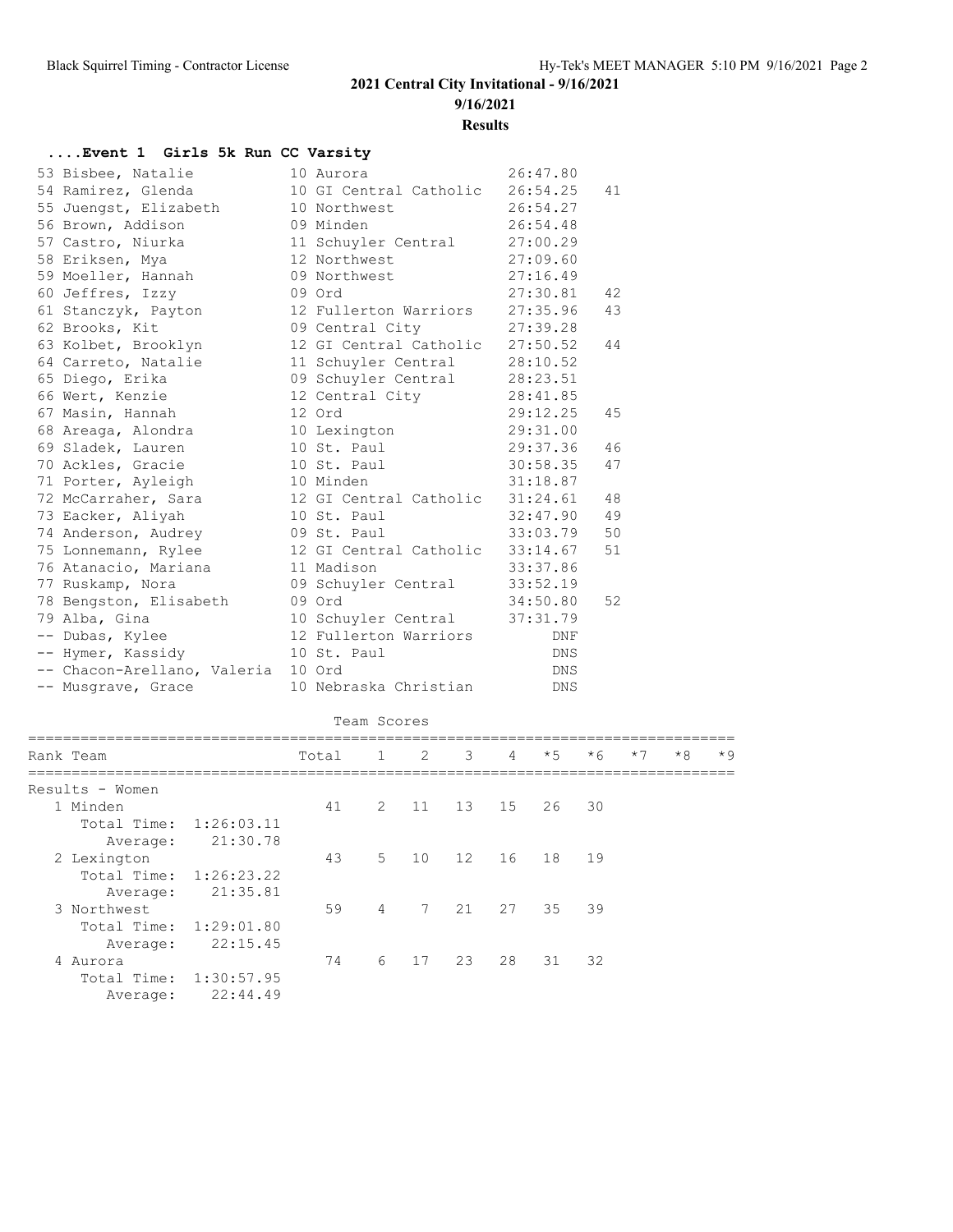**9/16/2021**

**Results**

| Event 1 Girls 5k Run CC Varsity |     |             |    |    |       |    |    |  |  |  |
|---------------------------------|-----|-------------|----|----|-------|----|----|--|--|--|
| 5 Schuyler Central              | 75  | 9           | 20 |    | 22 24 | 37 | 40 |  |  |  |
| Total Time: 1:31:26.82          |     |             |    |    |       |    |    |  |  |  |
| Average: 22:51.71               |     |             |    |    |       |    |    |  |  |  |
| 6 Nebraska Christian            | 81  | $\sim$ 1    | 8  | 34 | 38    |    |    |  |  |  |
| Total Time: 1:32:22.32          |     |             |    |    |       |    |    |  |  |  |
| 23:05.58<br>Average:            |     |             |    |    |       |    |    |  |  |  |
| 7 Fullerton Warriors            | 86  | $3^{\circ}$ | 14 | 33 | 36    | 43 |    |  |  |  |
| 1:33:32.78<br>Total Time:       |     |             |    |    |       |    |    |  |  |  |
| 23:23.20<br>Average:            |     |             |    |    |       |    |    |  |  |  |
| 8 GI Central Catholic           | 162 | 29          | 41 | 44 | 48    | 51 |    |  |  |  |
| Total Time: 1:50:30.85          |     |             |    |    |       |    |    |  |  |  |
| 27:37.72<br>Average:            |     |             |    |    |       |    |    |  |  |  |
| 9 Ord                           | 164 | $25 -$      | 42 | 45 | 52    |    |    |  |  |  |
| Total Time: 1:55:42.74          |     |             |    |    |       |    |    |  |  |  |
| 28:55.69<br>Average:            |     |             |    |    |       |    |    |  |  |  |
| 10 St. Paul                     | 192 | 46          | 47 | 49 | 50    |    |    |  |  |  |
| Total Time: 2:06:27.40          |     |             |    |    |       |    |    |  |  |  |
| 31:36.85<br>Average:            |     |             |    |    |       |    |    |  |  |  |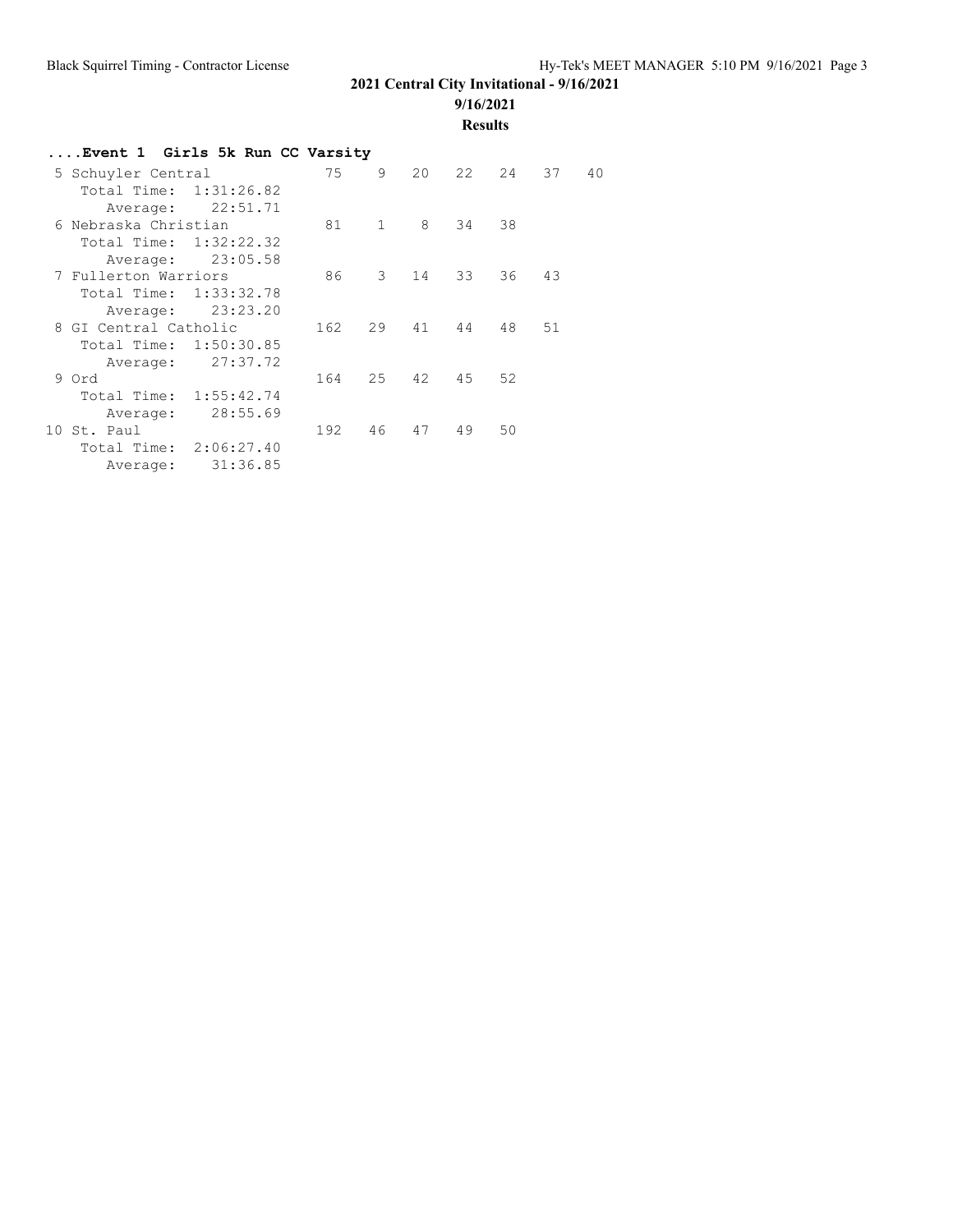#### **2021 Central City Invitational - 9/16/2021 9/16/2021**

**Results**

**Event 4 Boys 5k Run CC Varsity**

| Name                                                 | Year School              | ----------------------<br>Finals | Points |
|------------------------------------------------------|--------------------------|----------------------------------|--------|
| ===================================<br>Results - Men | ________________________ |                                  |        |
| 1 Salazar, Ian                                       | 10 Lexington             | 16:42.81                         | 1      |
| 2 Converse, Garrett                                  | 12 Lexington             | 16:53.28                         | 2      |
| 3 Aguado, Oscar                                      | 11 Lexington             | 16:54.42                         | 3      |
| 4 Mejia, Jarit                                       | 12 GI Central Catholic   | 17:03.22                         | 4      |
| 5 Cruz, Miguel                                       | 10 Lexington             | 17:08.18                         | 5      |
| 6 Sutherland, Ben                                    | 11 Northwest             | 17:14.11                         | 6      |
| 7 Adame, Lazaro                                      | 10 Lexington             | 17:20.28                         | 7      |
| 8 Ureste, Jayden                                     | 11 Lexington             | 17:25.73                         | 8      |
| 9 Parada, Kevin                                      | 11 Lexington             | 17:27.22                         |        |
| 10 Gautier, Lucas                                    | 10 Aurora                | 17:32.79                         | 9      |
| 11 Horn, Justin                                      | 10 Fullerton Warriors    | 17:36.85                         |        |
| 12 Land, Cooper                                      | 12 Minden                | 17:48.57                         | 10     |
| 13 Rodriguez, Alexes                                 | 10 Lexington             | 17:51.89                         |        |
| 14 Verbeck, Konner                                   | 12 Minden                | 17:57.63                         | 11     |
| 15 Botts, Kian                                       | 11 Northwest             | 17:57.92                         | 12     |
| 16 Carrasco, Eduardo                                 | 12 Schuyler              | 17:58.85                         | 13     |
| 17 Bisbee, Isaac                                     | 12 Aurora                | 18:09.79                         | 14     |
| 18 Boudreau, Alex                                    | 11 Minden                | 18:17.08                         | 15     |
| 19 Jameson, Caden                                    | 09 Minden                | 18:18.83                         | 16     |
| 20 Placke, Bishop                                    | 12 Northwest             | 18:19.45                         | 17     |
| 21 Beck, Truman                                      | 12 St. Paul              | 18:27.57                         | 18     |
| 22 Evans, Charlie                                    | 09 Aurora                | 18:27.59                         | 19     |
| 23 Strain, Jackson                                   | 12 Twin River Titans     | 18:27.73                         | 20     |
| 24 Smith, Quinten                                    | 12 Aurora                | 18:41.99                         | 21     |
| 25 Herman, Isaac                                     | 11 Nebraska Christian    | 18:42.60                         | 22     |
| 26 Fischer, Noah                                     | 09 Nebraska Christian    | 18:43.73                         | 23     |
|                                                      |                          |                                  | 24     |
| 27 Bywater, Gavin                                    | 11 Schuyler<br>09 Minden | 18:44.31                         | 25     |
| 28 Cederburg, Sam                                    | 12 Northwest             | 18:44.62                         | 26     |
| 29 Hurley, Charlie                                   |                          | 18:52.58                         |        |
| 30 Bjerke, Owen                                      | 11 Northwest             | 18:52.64                         | 27     |
| 31 Pobanz, Caleb                                     | 12 Northwest             | 18:53.90                         | 28     |
| 32 Althouse, Nathan                                  | 09 Minden                | 18:55.12                         | 29     |
| 33 Ames, Levi                                        | 12 Northwest             | 18:56.22                         |        |
| 34 Daugherty, Jalen                                  | 10 Aurora                | 18:59.86                         | 30     |
| 35 Treffer, Greg                                     | 12 Lexington             | 19:00.42                         |        |
| 36 Knuth, Grady                                      | 11 Northwest             | 19:00.71                         |        |
| 37 Heck, Chase                                       | 12 Northwest             | 19:03.01                         |        |
| 38 Breuer, Mitchel                                   | 12 Aurora                | 19:05.29                         | 31     |
| 39 Woody, Tyler                                      | 12 Lexington             | 19:06.43                         |        |
| 40 Fogle, Carter                                     | 12 Northwest             | 19:08.35                         |        |
| 41 Webb, Jamie                                       | 12 Northwest             | 19:17.44                         |        |
| 42 Taracena, Anthony                                 | 10 Lexington             | 19:17.76                         |        |
| 43 Schreiber, Riley                                  | 11 Nebraska Christian    | 19:18.38                         | 32     |
| 44 Wells, Sam                                        | 10 St. Paul              | 19:23.87                         | 33     |
| 45 Nielsen, Kole                                     | 11 Minden                | 19:24.14                         |        |
| 46 Fasbender, Van                                    | 10 Central City          | 19:25.65                         | 34     |
| 47 Stuhmer, Chantz                                   | 12 Nebraska Christian    | 19:29.80                         | 35     |
| 48 Eshtelaq, Parsa                                   | 12 Aurora                | 19:30.40                         |        |
| 49 Herrera, Sebastian                                | 10 Lexington             | 19:31.28                         |        |
| 50 Rivas, Samuel                                     | 12 Schuyler              | 19:38.70                         | 36     |
| 51 Varela, Ivan                                      | 12 Schuyler              | 19:39.45                         | 37     |
| 52 Pilsl, George                                     | 09 GI Central Catholic   | 19:39.69                         | 38     |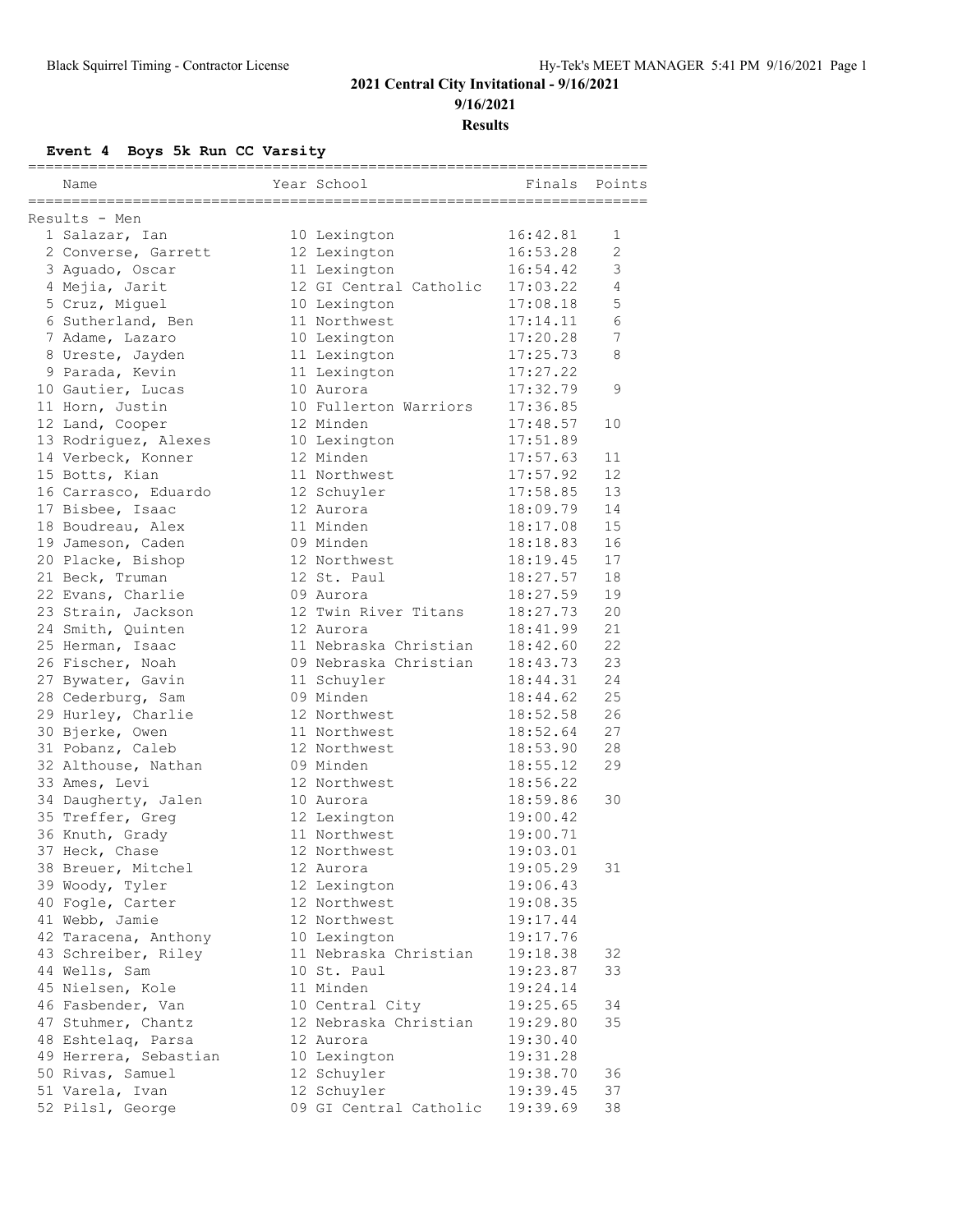**9/16/2021**

**Results**

### **....Event 4 Boys 5k Run CC Varsity**

| 53 Kottwitz, Tyson                   | 12 Aurora                | 19:42.48 |    |
|--------------------------------------|--------------------------|----------|----|
| 54 Mellman, Landon                   | 10 Minden                | 19:42.50 |    |
| 55 Gomez, Alex                       | 12 Lexington             | 19:44.24 |    |
| 56 Lucar, Gabriel                    | 09 Schuyler              | 19:47.12 | 39 |
| 57 Avila, Diego                      | 10 Madison               | 19:52.23 | 40 |
| 58 Caballero, Fernando               | 09 Lexington             | 19:55.65 |    |
| 59 Fye, Brandon                      | 11 Central City          | 19:58.94 | 41 |
| 60 Manzano, Adolfo                   | 10 Schuyler              | 19:59.25 | 42 |
| 61 Robinson, Tucker                  | 09 Minden                | 20:01.99 |    |
| 62 Reed, Harrison                    | 09 Minden                | 20:02.05 |    |
| 63 Peterson, Gabriel                 | 11 Aurora                | 20:04.72 |    |
| 64 Calmo, Gilberto                   | 10 Lexington             | 20:05.28 |    |
| 65 Medlock, Chris                    | 10 Northwest             | 20:07.33 |    |
| 66 Busse, Nick                       | 12 St. Paul              | 20:07.67 | 43 |
| 67 Lopez, Gabe                       | 09 Lexington             | 20:09.22 |    |
| 68 Duarte, Eduardo                   | 09 Lexington             | 20:10.27 |    |
| 69 Johansen, Kaler                   | 12 Nebraska Christian    | 20:16.28 | 44 |
| 70 Carlson, Ethan                    | 11 Nebraska Christian    | 20:16.71 | 45 |
| 71 Kluthe, Hayden                    | 11 Ord                   | 20:18.64 | 46 |
| 72 Sheffield, Caden                  | 09 Northwest             | 20:25.59 |    |
| 73 Roan, Damein                      | 09 Riverside             | 20:27.54 | 47 |
| 74 Kennedy, Colin                    | 12 Aurora                | 20:28.11 |    |
| 75 Lentz, Roman                      | 10 St. Paul              | 20:41.63 | 48 |
| 76 Merchant, Ethan                   | 12 Nebraska Christian    | 20:48.63 |    |
| 77 Froid, Zach                       | 12 Minden                | 20:49.66 |    |
| 78 Bryan, Jonah                      | 10 Lexington             | 20:52.09 |    |
| 79 Pollard, Elijah                   | 09 Ord                   | 20:53.40 | 49 |
| 80 Burdett, Tuq                      | 11 Nebraska Christian    | 20:54.54 |    |
|                                      |                          | 20:59.03 |    |
| 81 Mateo, Luciano                    | 10 Schuyler              | 21:00.87 |    |
| 82 Huerta, Ivan<br>83 Ostdiek, Jacob | 11 Schuyler<br>11 Aurora |          |    |
|                                      |                          | 21:01.53 |    |
| 84 Moudry, Grady                     | 09 Ord                   | 21:03.47 | 50 |
| 85 Hemmingsen, Ted                   | 11 Riverside             | 21:04.79 | 51 |
| 86 Shavlik, Aidan                    | 10 Northwest             | 21:06.20 |    |
| 87 Boxin, Du                         | 12 Nebraska Christian    | 21:09.82 |    |
| 88 Kunze, Connor                     | 09 Northwest             | 21:18.03 |    |
| 89 Talkington, Lucas                 | 09 Aurora                | 21:18.36 |    |
| 90 Brooks, Grant                     | 12 Central City          | 21:21.45 | 52 |
| 91 Didier, Garrett                   | 10 St. Paul              | 21:31.81 | 53 |
| 92 Anderson, Aidan                   | 11 St. Paul              | 21:34.88 | 54 |
| 93 Garcia, Javier                    | 12 Madison               | 21:39.74 | 55 |
| 94 Buhl, Kadin                       | 10 Twin River Titans     | 21:46.03 | 56 |
| 95 Ye, Max                           | 10 Nebraska Christian    | 21:56.49 |    |
| 96 Kramer, Jack                      | 10 St. Paul              | 22:02.54 |    |
| 97 Klimek, Brodie                    | 09 Ord                   | 22:02.81 | 57 |
| 98 Jackson, Logan                    | 10 Madison               | 22:05.69 | 58 |
| 99 Brown, Junior                     | 12 Riverside             | 22:06.02 | 59 |
| 100 Wert, Seth                       | 12 Central City          | 22:06.34 | 60 |
| 101 Teahon, Talon                    | 11 Aurora                | 22:06.89 |    |
| 102 Placke, Braxton                  | 10 Northwest             | 22:07.06 |    |
| 103 Hebda, Kirk                      | 10 Twin River Titans     | 22:11.91 | 61 |
| 104 Smith, Jericho                   | 09 Ord                   | 22:12.54 | 62 |
| 105 Zaruba, Malachi                  | 11 Nebraska Christian    | 22:13.37 |    |
| 106 Cattau, Jake                     | 09 Aurora                | 22:31.57 |    |
| 107 McCready, Colten                 | 09 Riverside             | 22:33.25 | 63 |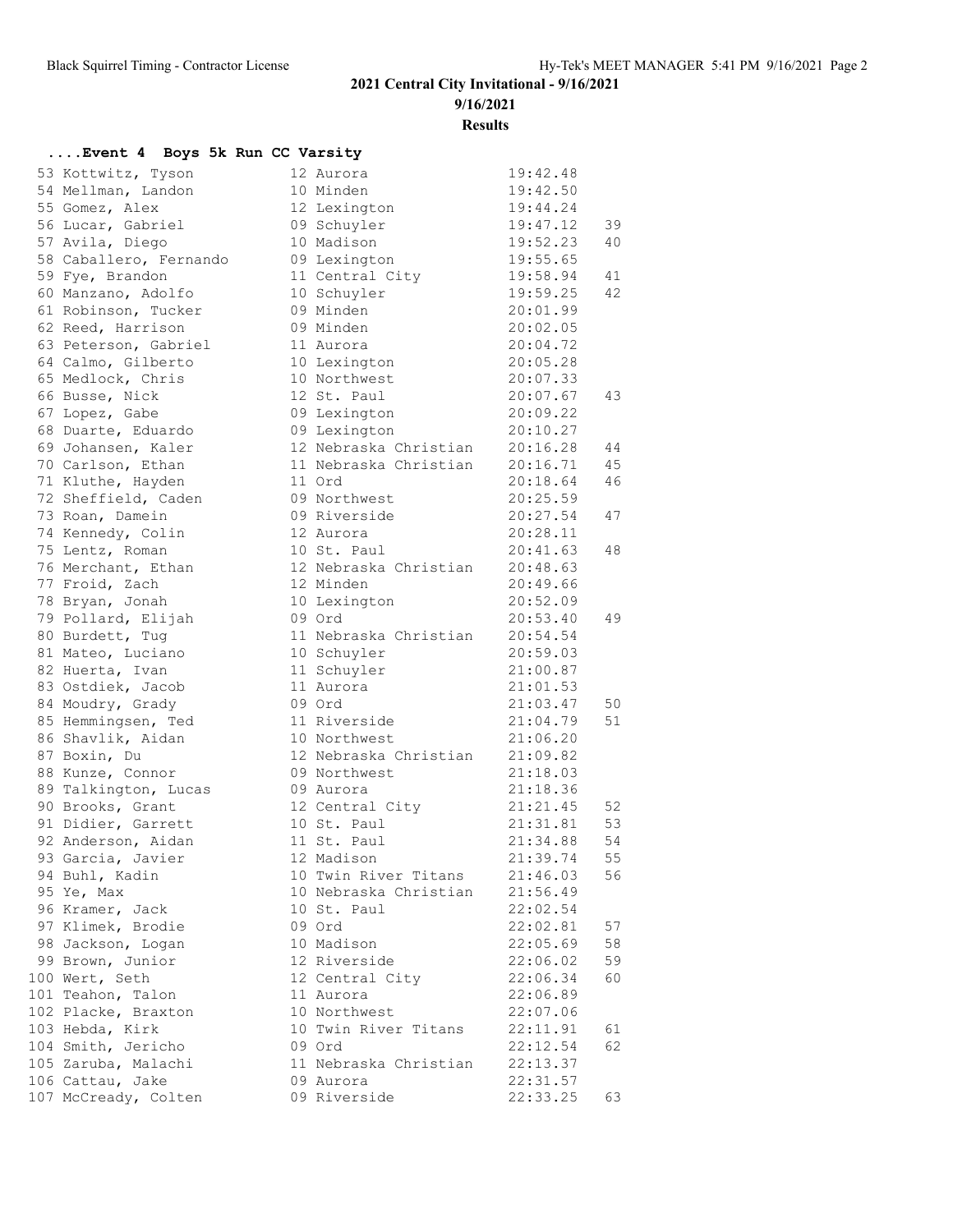**9/16/2021**

**Results**

### **....Event 4 Boys 5k Run CC Varsity**

| 108 Griess, Spencer                                  | 10 Aurora<br>09 St. Paul                                          | 22:33.85 |    |
|------------------------------------------------------|-------------------------------------------------------------------|----------|----|
| 109 Kaslon, Kaleb                                    |                                                                   | 22:39.77 |    |
| 110 Faber, Dane                                      | 11 Aurora                                                         | 22:42.70 |    |
| 111 Araiza, Alan                                     | 09 Lexington                                                      | 22:45.51 |    |
| 112 Johnson, Dillion                                 | 11 Schuyler                                                       | 22:51.12 |    |
| 113 Elm, Robert                                      | 09 Twin River Titans 22:52.21                                     |          | 64 |
| 114 Linden, Alex                                     | 10 Northwest                                                      | 22:54.27 |    |
| 115 James, Wyatt                                     | 11 Aurora                                                         | 22:57.74 |    |
| 116 Gaibler, Morgan                                  | 10 Central City                                                   | 23:06.03 | 65 |
| 117 Knapp, Kenton                                    | 10 Madison                                                        | 23:20.79 | 66 |
| 118 Hagen, Isaac                                     | 10 Madison<br>10 St. Paul                                         | 23:24.59 |    |
| 119 Holcomb, Trey                                    | 12 Northwest                                                      | 23:31.59 |    |
| 120 Dodds, Chet                                      | 09 Riverside                                                      | 23:32.53 | 67 |
| 121 Miller, Atticus                                  | 10 Aurora                                                         | 23:33.36 |    |
| 122 Swanson, Max                                     | 11 St. Paul                                                       | 23:47.29 |    |
| 123 Sintek, Gage                                     | 11 Ord                                                            | 23:54.61 | 68 |
| 124 Mendez, Malden                                   | 12 Schuyler                                                       | 24:05.01 |    |
| 125 Armstrong, Thomas                                |                                                                   |          | 69 |
| 126 Cheng, Charlie                                   | 09 GI Central Catholic 24:15.16<br>12 Nebraska Christian 24:27.24 |          |    |
| 127 Koperski, Spencer                                | 10 St. Paul                                                       | 24:32.05 |    |
| 128 Bellis, Dane                                     | 09 Aurora                                                         | 24:34.55 |    |
| 129 Penner, Max                                      | 11 Aurora                                                         | 24:38.83 |    |
| 130 Blaser, Connor                                   | 10 Twin River Titans 24:44.65                                     |          | 70 |
| 131 Luebbe, Owen                                     | 09 Aurora                                                         | 24:44.95 |    |
| 132 Ladd, Noah                                       | 12 Twin River Titans                                              | 24:51.28 | 71 |
| 133 Christenson, Graham                              | 10 Aurora                                                         | 24:58.39 |    |
| 134 Ambriz, Edgar                                    | 10 Aurelie<br>09 Lexington                                        | 25:28.72 |    |
| 135 Lents, Austin                                    | 10 Aurora                                                         | 25:40.32 |    |
| 136 Castellanos, Victor                              | 10 GI Central Catholic 25:42.91                                   |          | 72 |
| 137 Daviu, Daniel                                    | 12 Schuyler                                                       | 26:15.11 |    |
| 138 Lefdal, Benjamin                                 | 11 Schuyler                                                       | 26:15.66 |    |
| 139 Probst, Skylar                                   | 09 Ord                                                            | 26:24.31 |    |
| 140 Thede, Christian                                 | 12 St. Paul                                                       | 26:41.01 |    |
| 141 Poongkumarn, Taevit                              | 10 Nebraska Christian 26:42.48                                    |          |    |
| 142 Paulsen, Jonah                                   | 11 St. Paul                                                       | 26:48.73 |    |
| 143 Bruha, Braden                                    | 10 Ord                                                            | 27:14.61 |    |
| 144 Feeken, Ben                                      | 12 St. Paul                                                       | 27:39.38 |    |
| 145 Ma, You Fan                                      | 12 Nebraska Christian 27:44.13                                    |          |    |
| 145 Ma, Iou I.<br>146 Rhoades, Micah<br>Alason Mason | 10 Heartland Lutheran 28:01.96                                    |          |    |
|                                                      | 10 St. Paul                                                       | 29:49.71 |    |
| 148 Panyasakorn, Wut                                 | 10 Nebraska Christian 31:35.13                                    |          |    |
| 149 Aldana, Alexander                                | 09 Schuyler<br>12 St Paul                                         | 31:36.49 |    |
| -- Wells, Conner                                     | 12 St. Paul                                                       | DNS      |    |
| -- Merchant, Truitt                                  | 11 Nebraska Christian                                             | DNS      |    |
| -- Wheeler, Alexander                                | 11 Aurora                                                         | DNS      |    |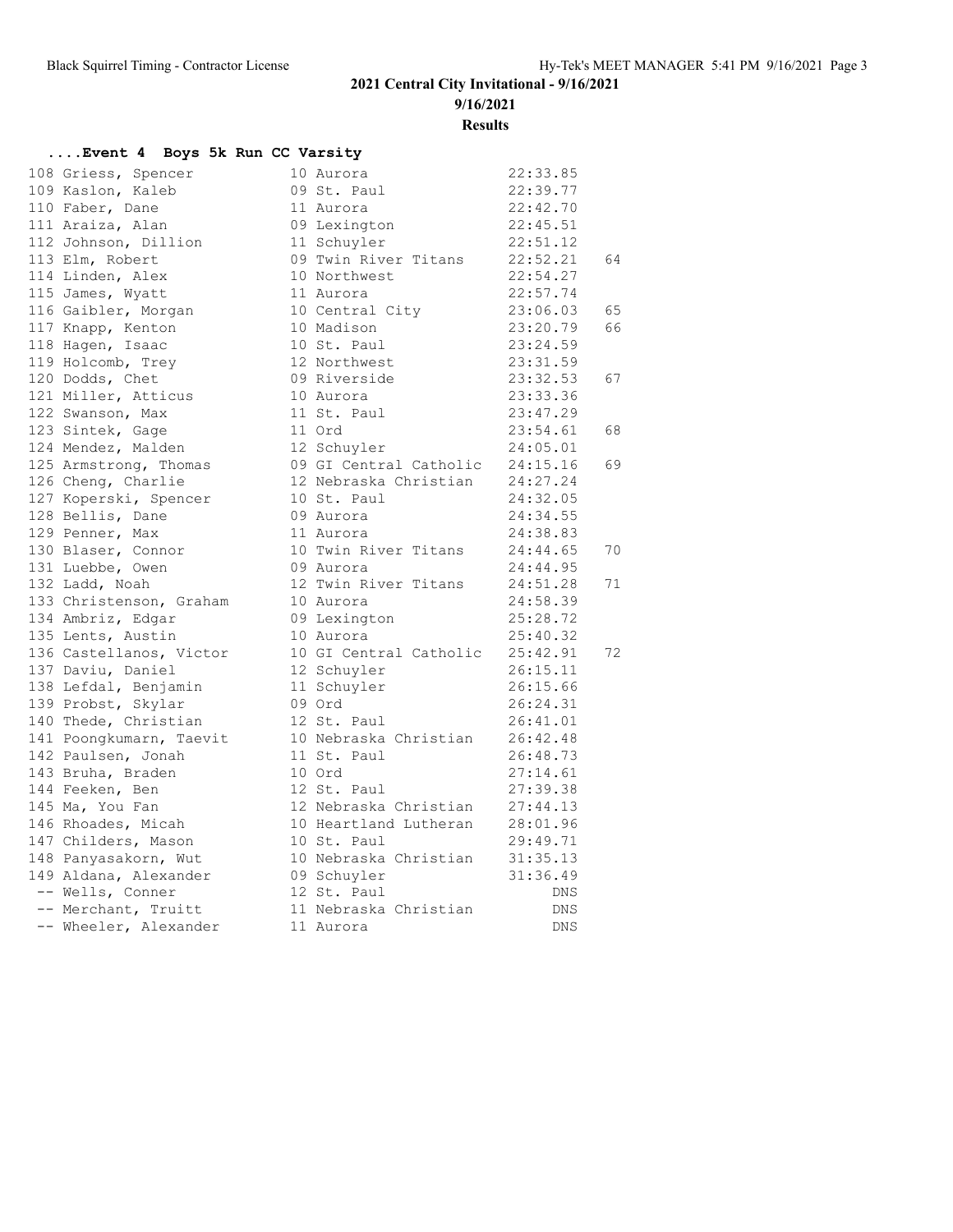**9/16/2021**

**Results**

**....Event 4 Boys 5k Run CC Varsity**

|                        |            |       | Team Scores  |    |                 |    |      |      |      |    |     |
|------------------------|------------|-------|--------------|----|-----------------|----|------|------|------|----|-----|
| Rank Team              |            | Total | 1            | 2  | 3               | 4  | $*5$ | $*6$ | $*7$ | *8 | * 9 |
| Results - Men          |            |       |              |    |                 |    |      |      |      |    |     |
| 1 Lexington            |            | 11    | $\mathbf{1}$ | 2  | 3               | 5  | 7    | 8    |      |    |     |
| Total Time: 1:07:38.69 |            |       |              |    |                 |    |      |      |      |    |     |
| Average:               | 16:54.68   |       |              |    |                 |    |      |      |      |    |     |
| 2 Minden               |            | 52    | 10           | 11 | 15 <sub>1</sub> | 16 | 25   | 29   |      |    |     |
| Total Time:            | 1:12:22.11 |       |              |    |                 |    |      |      |      |    |     |
| Average:               | 18:05.53   |       |              |    |                 |    |      |      |      |    |     |
| 3 Northwest            |            | 61    | 6            | 12 | 17              | 26 | 27   | 28   |      |    |     |
| Total Time:            | 1:12:24.06 |       |              |    |                 |    |      |      |      |    |     |
| Average:               | 18:06.02   |       |              |    |                 |    |      |      |      |    |     |
| 4 Aurora               |            | 63    | 9            | 14 | 19              | 21 | 30   | 31   |      |    |     |
| Total Time:            | 1:12:52.16 |       |              |    |                 |    |      |      |      |    |     |
| Average:               | 18:13.04   |       |              |    |                 |    |      |      |      |    |     |
| 5 Schuyler             |            | 110   | 13           | 24 | 36              | 37 | 39   | 42   |      |    |     |
| Total Time:            | 1:16:01.31 |       |              |    |                 |    |      |      |      |    |     |
| Average:               | 19:00.33   |       |              |    |                 |    |      |      |      |    |     |
| 6 Nebraska Christian   |            | 112   | 22           | 23 | 32              | 35 | 44   | 45   |      |    |     |
| Total Time: 1:16:14.51 |            |       |              |    |                 |    |      |      |      |    |     |
| Average:               | 19:03.63   |       |              |    |                 |    |      |      |      |    |     |
| 7 St. Paul             |            | 142   | 18           | 33 | 43              | 48 | 53   | 54   |      |    |     |
| Total Time:            | 1:18:40.74 |       |              |    |                 |    |      |      |      |    |     |
| Average:               | 19:40.19   |       |              |    |                 |    |      |      |      |    |     |
| 8 GI Central Catholic  |            | 183   | 4            | 38 | 69              | 72 |      |      |      |    |     |
| Total Time: 1:26:40.98 |            |       |              |    |                 |    |      |      |      |    |     |
| Average:               | 21:40.25   |       |              |    |                 |    |      |      |      |    |     |
| 9 Central City         |            | 187   | 34           | 41 | 52              | 60 | 65   |      |      |    |     |
| Total Time:            | 1:22:52.38 |       |              |    |                 |    |      |      |      |    |     |
| Average:               | 20:43.10   |       |              |    |                 |    |      |      |      |    |     |
| 10 Twin River Titans   |            | 201   | 20           | 56 | 61              | 64 | 70   | 71   |      |    |     |
| Total Time:            | 1:25:17.88 |       |              |    |                 |    |      |      |      |    |     |
| Average:               | 21:19.47   |       |              |    |                 |    |      |      |      |    |     |
| 11 Ord                 |            | 202   | 46           | 49 | 50              | 57 | 62   | 68   |      |    |     |
| Total Time:            | 1:24:18.32 |       |              |    |                 |    |      |      |      |    |     |
| Average:               | 21:04.58   |       |              |    |                 |    |      |      |      |    |     |
| 12 Madison             |            | 219   | 40           | 55 | 58              | 66 |      |      |      |    |     |
| Total Time:            | 1:26:58.45 |       |              |    |                 |    |      |      |      |    |     |
| Average:               | 21:44.62   |       |              |    |                 |    |      |      |      |    |     |
| 13 Riverside           |            | 220   | 47           | 51 | 59              | 63 | 67   |      |      |    |     |
| Total Time:            | 1:26:11.60 |       |              |    |                 |    |      |      |      |    |     |
| Average:               | 21:32.90   |       |              |    |                 |    |      |      |      |    |     |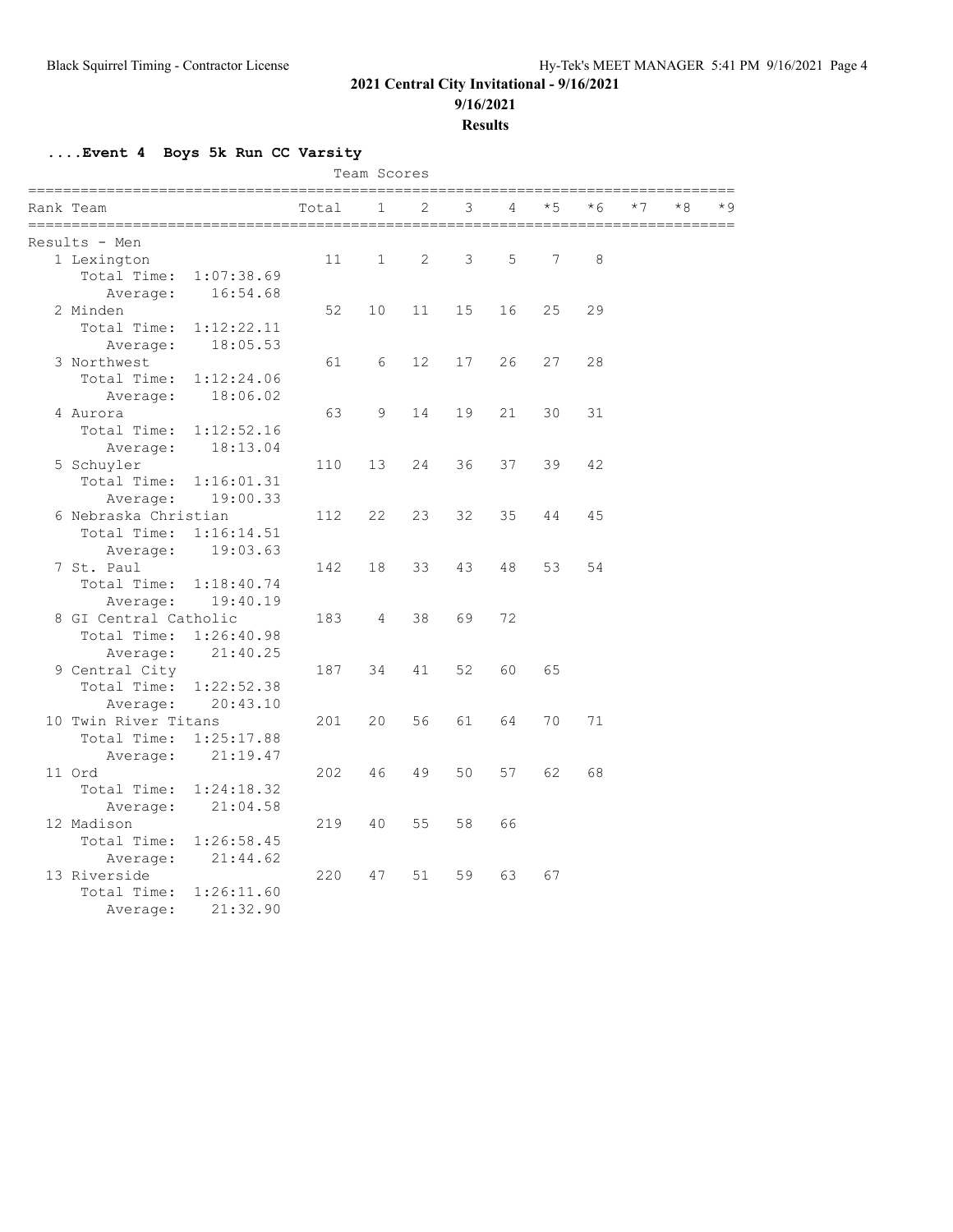**9/16/2021**

**Results**

**Event 2 Girls 3k Run CC Middle School**

| Name                                  | Year School            | Finals   | Points |
|---------------------------------------|------------------------|----------|--------|
| Results - Women                       |                        |          |        |
| 1 Deanda, Miriam                      | 08 Schuyler MS         | 11:32.87 | 1      |
| 2 Ericksen, Alexis                    | 08 Aurora              | 11:41.60 | 2      |
| 3 Thieszen, Taryn                     | 08 Aurora              | 11:49.49 | 3      |
| 4 Warner, Alexis                      | 07 Minden              | 12:29.87 |        |
| 5 Johnson, Katherine                  | 08 Barr Middle School  | 12:29.94 | 4      |
| 6 Solis, Delilah                      | 08 Lms                 | 12:40.47 | 5      |
| 7 Brumbaugh, Ava                      | 08 Nebraska Christian  | 12:46.87 |        |
| 8 Miller, Addison                     | 07 Northwest MS        | 12:48.62 | 6      |
| 9 Loeffler, Payton                    | 08 Riverside           | 12:48.90 |        |
| 10 Ramirez, Kelly                     | 07 GI Central Catholic | 12:58.23 | 7      |
| 11 Reimer, Elena                      | 08 Fullerton Warriors  | 13:04.21 |        |
| 12 Munoz-Galindo, Emmely              | 08 Lms                 | 13:17.27 | 8      |
| 13 Ojeda, Dulce                       | 07 Lms                 | 13:24.56 | 9      |
| 14 Wheeler, Allison                   | 07 Ord                 | 13:32.45 |        |
| 15 Renteria-Hernandez, Ashl           | 08 Lms                 | 13:35.26 | 10     |
|                                       | 08 Walnut Middl        | 13:40.42 | 11     |
| 16 Gonzalez, Kelly<br>17 Bruha, Avery | 07 Ord                 | 13:46.11 |        |
|                                       |                        | 13:48.99 | 12     |
| 18 Dinville, Emersyn                  | 07 Aurora              |          |        |
| 19 Chacon-Arellano, Victori           | 07 Ord<br>07 Aurora    | 13:50.03 |        |
| 20 Gustafson, Lucy                    |                        | 13:54.43 | 13     |
| 21 Seamann, Addy                      | 08 Riverside           | 13:58.74 |        |
| 22 Novoa, Maylin                      | 08 Lms                 | 14:00.04 | 14     |
| 23 Buss, Julia                        | 08 Central City        | 14:00.32 |        |
| 24 Pedersen, Riley                    | 08 Central Valley      | 14:09.89 |        |
| 25 Araiza-Mendoz, Emely               | 08 Lms                 | 14:12.13 | 15     |
| 26 Mejia-Quixtana, Melanie            | 08 Lms                 | 14:15.10 |        |
| 27 Kurz, Emilyn                       | 07 Fullerton Warriors  | 14:29.21 |        |
| 28 Andazola, Kassandra                | 07 Lms                 | 14:36.48 |        |
| 29 Berck, Abby                        | 07 Nebraska Christian  | 14:42.87 |        |
| 30 Svoboda, Audrey                    | 08 Westridge Mi        | 14:44.41 | 16     |
| 31 Garton, Clara                      | 07 Westridge Mi        | 14:52.19 | 17     |
| 32 Mazariegos, Ashley                 | 08 Schuyler MS         | 14:58.51 | 18     |
| 33 Suriano, Yoselin                   | 08 Northwest MS        | 15:02.80 | 19     |
| 34 Starkey, Rylie                     | 07 Walnut Middl        | 15:05.48 | 20     |
| 35 Mora, Aviana                       | 07 GI Central Catholic | 15:09.90 | 21     |
| 36 Wilson, Payton                     | 07 Westridge Mi        | 15:10.50 | 22     |
| 37 Johnson, Elli                      | 07 Aurora              | 15:17.93 | 23     |
| 38 Martinez, Citlaly                  | 07 Schuyler MS         | 15:23.28 | 24     |
| 39 Lonnemann, Paige                   | 07 GI Central Catholic | 15:24.29 | 25     |
| 40 Parks, Janaya                      | 08 Madison Midd        | 15:24.67 | 26     |
| 41 Sundberg, Calleigh                 | 07 Westridge Mi        | 15:27.76 | 27     |
| 42 Baldwin, Amelia                    | 08 Riverside           | 15:27.78 |        |
| 43 Curtis, Ella                       | 08 Aurora              | 15:34.35 | 28     |
| 44 Elson, Emily                       | 08 Walnut Middl        | 15:35.87 | 29     |
| 45 Mendoza-Pablo, Chastelyn           | 07 Lms                 | 15:46.81 |        |
| 46 Vasquez, Flor                      | 08 Schuyler MS         | 15:53.32 | 30     |
| 47 Lopez, Estefany                    | 07 Schuyler MS         | 15:53.84 | 31     |
| 48 Goodwin, Penny                     | 07 Lms                 | 15:54.95 |        |
| 49 Heraz, Lizette                     | 07 Madison Midd        | 15:58.33 | 32     |
| 50 Olson, Delylla                     | 07 Fullerton Warriors  | 16:06.84 |        |
| 51 Ramon, Diana                       | 08 Schuyler MS         | 16:10.32 | 33     |
| 52 Beltran, Celene                    | 07 Walnut Middl        | 16:10.86 | 34     |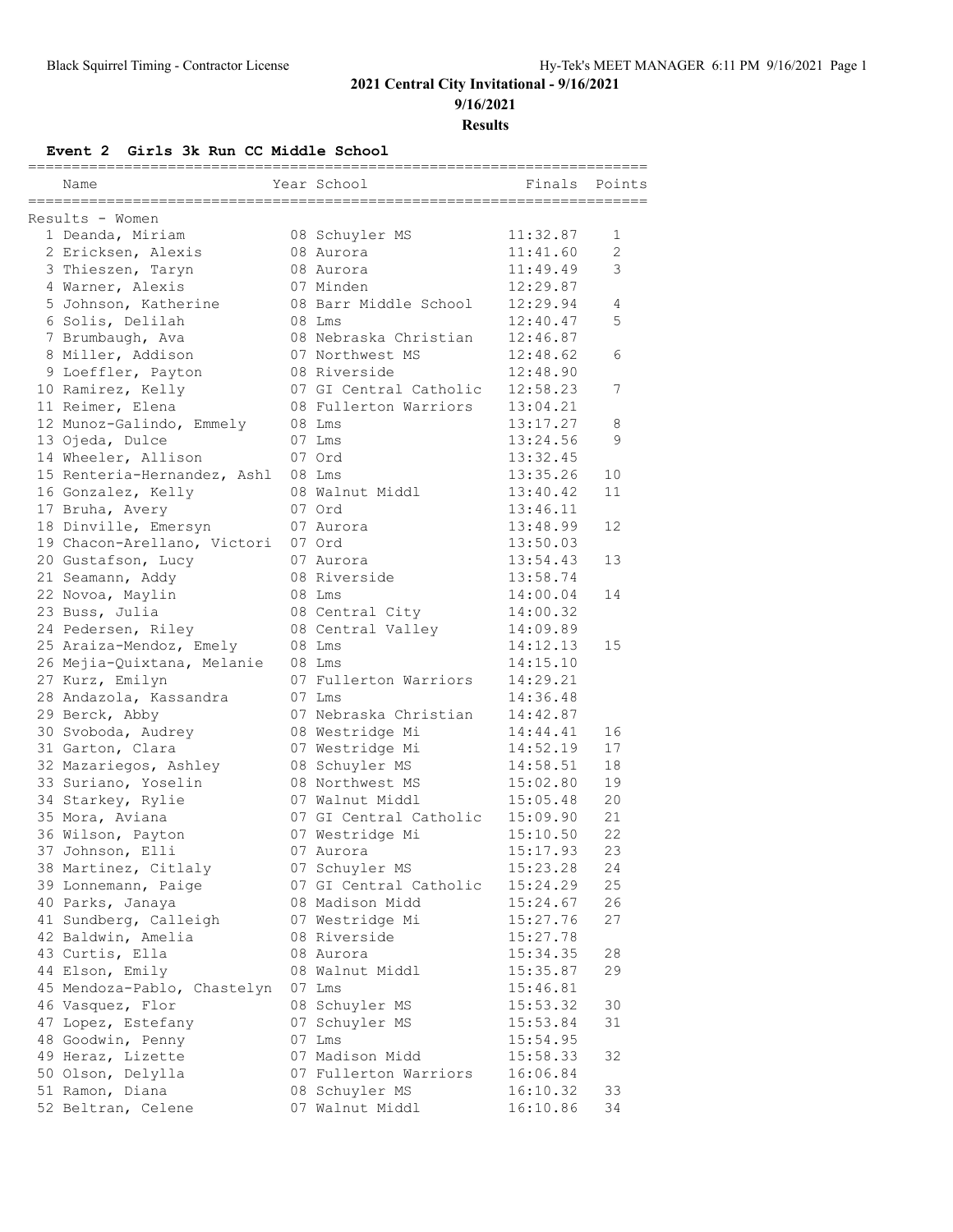**9/16/2021**

**Results**

## **....Event 2 Girls 3k Run CC Middle School**

| 53 Vargas-Urbina, Vivian    | 07 Lms                 | 16:16.22   |    |
|-----------------------------|------------------------|------------|----|
| 54 Gomez, Hailey            | 07 Schuyler MS         | 16:19.61   |    |
| 55 Dubas, MacKenzie         | 07 Aurora              | 16:27.29   |    |
| 56 Mendez, Madalyn          | 07 Schuyler MS         | 16:28.45   |    |
| 57 Hernandez, Zitlali       | 08 Schuyler MS         | 16:31.43   |    |
| 58 Rivas, Iris              | 08 Barr Middle School  | 16:32.23   | 35 |
| 59 Reilly, Madyn            | 07 GI Central Catholic | 16:40.80   | 36 |
| 60 Encarnacion, Kimberly    | 07 Schuyler MS         | 16:44.52   |    |
| 61 Veach, Cheyenne          | 08 Central City        | 17:07.44   |    |
| 62 Vasquez, Ashly           | 08 Schuyler MS         | 17:12.21   |    |
| 63 Becerra, Daniella        | 08 Lms                 | 17:16.54   |    |
| 64 Evans, Aleena            | 07 Westridge Mi        | 17:17.69   | 37 |
| 65 Kroeger, Jessica         | 08 Northwest MS        | 17:29.94   | 38 |
| 66 Schneider, Payten        | 08 Northwest MS        | 17:40.35   | 39 |
| 67 Diego, Jimena            | 07 Schuyler MS         | 17:43.69   |    |
| 68 Huls, Madi               | 07 Aurora              | 17:46.17   |    |
| 69 Morales, Elvia           | 07 Schuyler MS         | 17:48.97   |    |
| 70 Burton, Presley          | 07 Lms                 | 17:50.07   |    |
| 71 Gazpar, Luz              | 07 Schuyler MS         | 17:52.27   |    |
| 72 Brandt, Bella            | 07 Barr Middle School  | 17:54.01   | 40 |
| 73 Davison, Jada            | 07 Westridge Mi        | 17:56.12   | 41 |
| 74 Grado-Acosta, Valeria    | 07 Schuyler MS         | 17:59.29   |    |
| 75 Mequire, Logan           | 08 Northwest MS        | 18:00.07   | 42 |
| 76 Chihuahua, Yuridia       | 08 Westridge Mi        | 18:01.19   |    |
| 77 Allan, Peyton            | 08 Northwest MS        | 18:02.12   | 43 |
| 78 Miller, Lily             | 07 Westridge Mi        | 18:04.00   |    |
| 79 Gonzalez Medrano, Ivette | 08 Barr Middle School  | 18:04.10   | 44 |
| 80 Phinney, Elise           | 07 Westridge Mi        | 18:27.03   |    |
| 81 Saquilan, Sahori         | 07 Madison Midd        | 18:38.12   | 45 |
| 82 Carlson, Gabriella       | $07$ Lms               | 18:46.26   |    |
| 83 Cortes, Danna            | 08 Barr Middle School  | 18:46.50   | 46 |
| 84 Terrazas, Joanne         | 07 Walnut Middl        | 19:21.37   | 47 |
| 85 Ramirez, Estefany        | 08 Walnut Middl        | 19:32.83   | 48 |
| 86 Beckett, Cayenne         | 07 Northwest MS        | 19:50.94   |    |
| 87 Lanza, Luz               | 07 Northwest MS        | 20:09.16   |    |
| 88 Morrow, Lexis            | 08 Central Valley      | 20:46.24   |    |
| 89 Gutierrez, Mia           | 07 Madison Midd        | 21:30.62   | 49 |
| 90 Lucero, Abilene          | 07 Schuyler MS         | 21:33.39   |    |
| 91 Lucero, Aidee            | 08 Schuyler MS         | 23:23.29   |    |
| 92 Erpelding, Cali          | 08 Westridge Mi        | 23:29.97   |    |
| 93 Hill, Diane              | 07 Barr Middle School  | 23:39.58   | 50 |
| 94 Wichman, Sarah           | 08 Westridge Mi        | 25:06.48   |    |
| -- Rathjen, Emma            | 08 Nebraska Christian  | DNS        |    |
| -- Folkers, Macie           | 08 Westridge Mi        | DNS        |    |
| -- Roebuck, Reagan          | 08 Twin River Titans   | DNS        |    |
| -- Rankin, Haddie           | 07 Nebraska Christian  | <b>DNS</b> |    |
|                             |                        |            |    |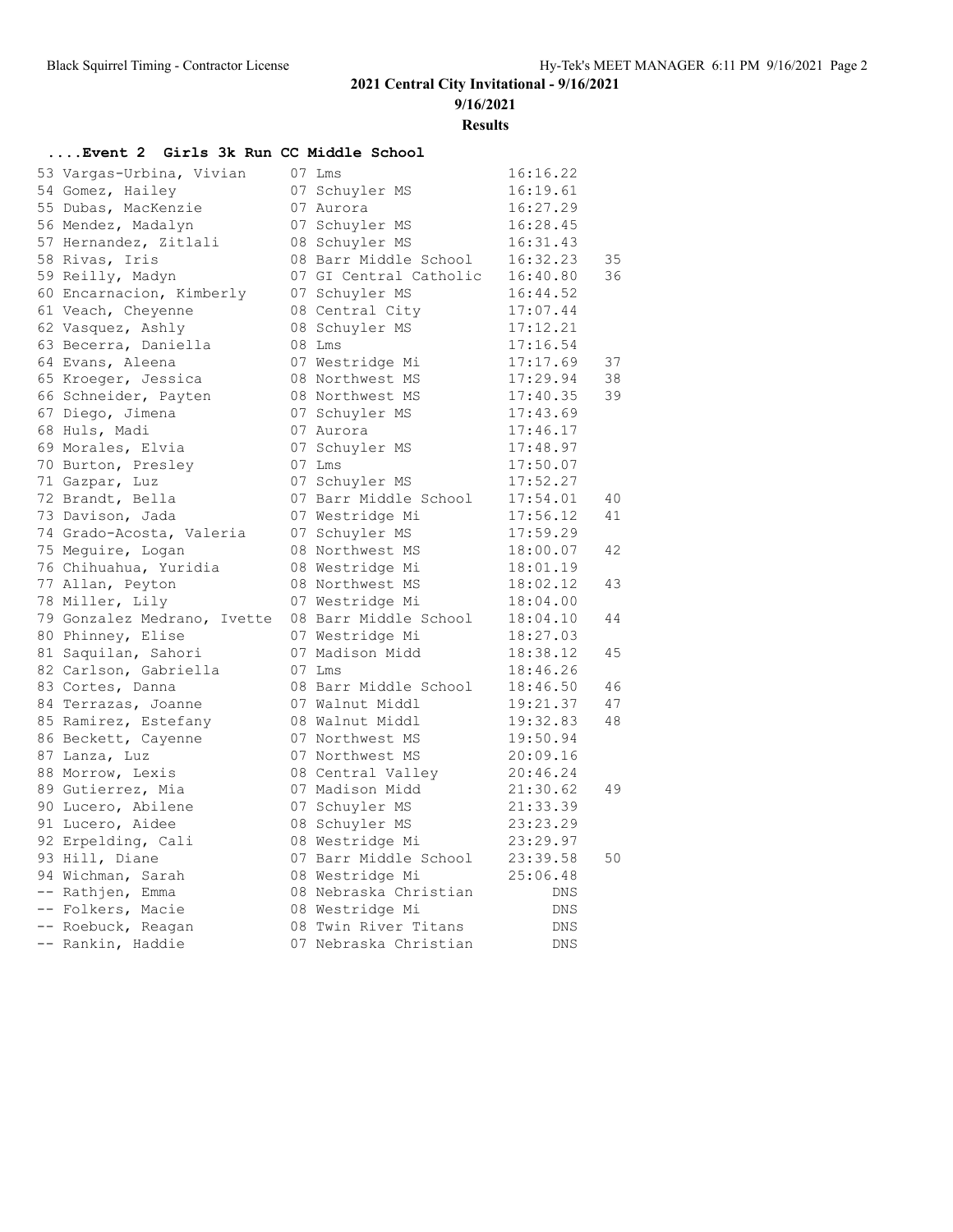## **9/16/2021**

#### **Results**

## **....Event 2 Girls 3k Run CC Middle School**

|                        |                        |       | Team Scores    |    |                   |    |      |      |      |      |      |
|------------------------|------------------------|-------|----------------|----|-------------------|----|------|------|------|------|------|
| Rank Team              |                        | Total | 1              | 2  | 3                 | 4  | $*5$ | $*6$ | $*7$ | $*8$ | $*9$ |
| Results - Women        |                        |       |                |    |                   |    |      |      |      |      |      |
| 1 Aurora               |                        | 30    | $\overline{2}$ | 3  | $12 \overline{ }$ | 13 | 23   | 28   |      |      |      |
| Total Time:            | 51:14.51               |       |                |    |                   |    |      |      |      |      |      |
| Average:               | 12:48.63               |       |                |    |                   |    |      |      |      |      |      |
| $2$ Lms                |                        | 32    | 5              | 8  | 9                 | 10 | 14   | 15   |      |      |      |
| Total Time:            | 52:57.56               |       |                |    |                   |    |      |      |      |      |      |
| Average:               | 13:14.39               |       |                |    |                   |    |      |      |      |      |      |
| 3 Schuyler MS          |                        | 73    | $\mathbf{1}$   | 18 | 24                | 30 | 31   | 33   |      |      |      |
| Total Time:            | 57:47.98               |       |                |    |                   |    |      |      |      |      |      |
| Average:               | 14:27.00               |       |                |    |                   |    |      |      |      |      |      |
| 4 Westridge Middle Sch |                        | 82    | 16             | 17 | 22                | 27 | 37   | 41   |      |      |      |
|                        | Total Time: 1:00:14.86 |       |                |    |                   |    |      |      |      |      |      |
| Average:               | 15:03.72               |       |                |    |                   |    |      |      |      |      |      |
| 5 GI Central Catholic  |                        | 89    | 7              | 21 | 25                | 36 |      |      |      |      |      |
| Total Time:            | 1:00:13.22             |       |                |    |                   |    |      |      |      |      |      |
|                        | 15:03.31<br>Average:   |       |                |    |                   |    |      |      |      |      |      |
| 6 Walnut Middle School |                        | 94    | 11             | 20 | 29                | 34 | 47   | 48   |      |      |      |
| Total Time:            | 1:00:32.63             |       |                |    |                   |    |      |      |      |      |      |
|                        | 15:08.16<br>Average:   |       |                |    |                   |    |      |      |      |      |      |
| 7 Northwest MS         |                        | 102   | 6              | 19 | 38                | 39 | 42   | 43   |      |      |      |
| Total Time:            | 1:03:01.71             |       |                |    |                   |    |      |      |      |      |      |
|                        | 15:45.43<br>Average:   |       |                |    |                   |    |      |      |      |      |      |
| 8 Barr Middle School   |                        | 123   | $\overline{4}$ | 35 | 40                | 44 | 46   | 50   |      |      |      |
| Total Time:            | 1:05:00.28             |       |                |    |                   |    |      |      |      |      |      |
| Average:               | 16:15.07               |       |                |    |                   |    |      |      |      |      |      |
| 9 Madison Middle Schoo |                        | 152   | 26             | 32 | 45                | 49 |      |      |      |      |      |
| Total Time:            | 1:11:31.74             |       |                |    |                   |    |      |      |      |      |      |
| Average:               | 17:52.94               |       |                |    |                   |    |      |      |      |      |      |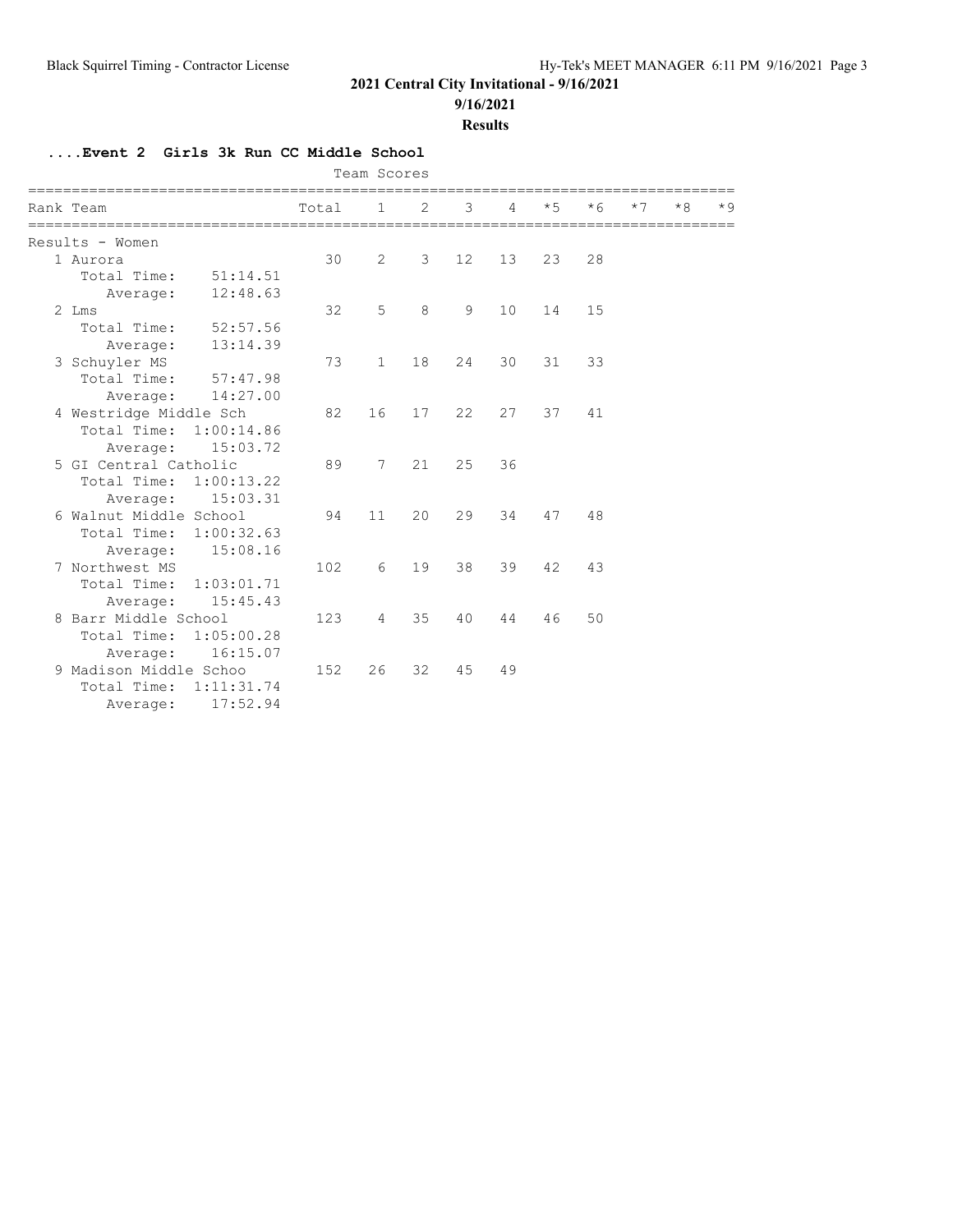**9/16/2021**

**Results**

**Event 5 Boys 3k Run CC Middle School**

| Name                                            | Year School                             | Finals   | Points         |
|-------------------------------------------------|-----------------------------------------|----------|----------------|
| Results - Men                                   |                                         |          |                |
| 1 Portillo-Munoz, Isac                          | 07 Lms                                  | 9:33.86  | 1              |
| 2 Swanson, Jacob                                | 08 Nebraska Christian                   | 10:10.16 | $\overline{2}$ |
| 3 Garcia-Vargas, Rogelio                        | $08$ Lms                                | 10:12.80 | 3              |
| 4 Maravilla, Mario                              | 08 Lms                                  | 10:30.51 | 4              |
| 5 Carpio, Jorge                                 | 08 Westridge Mi                         | 10:33.21 | 5              |
| 6 Martinez-Aldaco, Ricky                        | 08 Lms                                  | 10:45.89 | 6              |
| 7 Hurt, George                                  | 08 Minden                               | 10:48.92 | 7              |
| 8 Moseman, Myles                                | 08 Riverside                            | 10:49.71 | 8              |
| 9 Krejci, Carson                                | 07 Aurora                               | 10:53.20 | 9              |
| 10 Smith, Ethan                                 | 07 Westridge Mi                         | 10:56.54 | 10             |
| 11 Sutherland, Joe                              | 08 Northwest MS                         | 10:58.16 | 11             |
| 12 Portillo-Munoz, Isaias                       | 08 Lms                                  | 11:02.81 | 12             |
| 13 Navarrete-Escobedo, Jose                     | 08 Lms                                  | 11:04.25 | 13             |
| 14 Ali, Shuaib                                  | 08 Lms                                  | 11:06.07 |                |
| 15 Heikes, Turner                               | 08 Riverside                            | 11:07.17 | 14             |
| 16 Blair, Brody                                 | 08 Ord                                  | 11:15.30 |                |
| 17 Sidders, Brenten                             | 08 Westridge Mi                         | 11:20.76 | 15             |
| 18 Mejia, Yeison                                | 07 Schuyler MS                          | 11:28.39 | 16             |
| 19 Johnson, Paul                                | 08 Central City                         | 11:29.37 | 17             |
| 20 Jorgensen, Matthew                           | 08 Minden                               | 11:31.35 | 18             |
| 21 Diaz-Arriaga, David                          | 07 Lms                                  | 11:31.48 |                |
| 22 Hernandez, Mynor                             | 07 Schuyler MS                          | 11:34.23 | 19             |
| 23 Wood, Tate                                   | 07 Fullerton Warriors                   | 11:34.29 |                |
|                                                 |                                         | 11:35.11 | 20             |
| 24 Cruz, Yojan                                  | 08 Schuyler MS<br>08 Lms                | 11:35.37 |                |
| 25 Melara-Vasquez, Jatniel<br>26 Stenzel, Micah | 08 Twin River Titans                    | 11:35.86 | 21             |
|                                                 |                                         |          |                |
| 27 Juan, Fransisco                              | 07 Madison Midd                         | 11:35.88 | 22             |
| 28 Marino, Luis                                 | 08 Schuyler MS<br>08 Nebraska Christian | 11:38.01 |                |
| 29 Carlson, David                               |                                         | 11:38.51 | 23             |
| 30 Roan, Prestyn                                | 07 Riverside                            | 11:39.78 | 24             |
| 31 Martinez, Kevyn                              | 08 Schuyler MS                          | 11:47.60 | 25             |
| 32 Hernandez-Gonzalez, Andy                     | 07 Lms                                  | 11:49.30 |                |
| 33 Rundle, Harrison                             | 07 Barr Middle School                   | 11:51.79 | 26             |
| 34 Garcia-Corzo, Davis                          | 08 Lms                                  | 11:52.91 |                |
| 35 Ramirez-Cendejas, Lionel                     | 08 Lms                                  | 11:54.01 |                |
| 36 Mendez, Miguel                               | 07 Schuyler MS                          | 11:55.58 | 27             |
| 37 Ascencio-Cardenas, Jeric                     | 07 Lms                                  | 11:57.67 |                |
| 38 Reyes-Hernandez, Jose                        | 07 Lms                                  | 11:58.05 |                |
| 39 Bishop, Riley                                | 08 Barr Middle School                   | 11:59.64 | 28             |
| 40 Zimmerman, Jacob                             | 07 Central City                         | 12:01.17 | 29             |
| 41 Alas, Jimmy                                  | 08 Schuyler MS                          | 12:01.38 |                |
| 42 Hakonson, Micah                              | 08 Lms                                  | 12:01.73 |                |
| 43 Sanchez, Joarcy                              | 08 Schuyler MS                          | 12:02.01 |                |
| 44 Barg, Blake                                  | 08 St. Paul                             | 12:04.91 |                |
| 45 Sindelar, Rylen                              | 07 GI Central Catholic                  | 12:06.91 |                |
| 46 Johnson, Mason                               | 07 Minden                               | 12:07.79 | 30             |
| 47 Mejia-Garcia, Willmer                        | 08 Lms                                  | 12:09.45 |                |
| 48 Burson, Tegan                                | 08 Aurora                               | 12:10.45 | 31             |
| 49 Aguilar, Jairo                               | 08 Schuyler MS                          | 12:10.57 |                |
| 50 Grijalva-Ibarra, Erick                       | 07 Lms                                  | 12:12.28 |                |
| 51 Lukasiewicz, Aidan                           | 07 St. Paul                             | 12:16.02 |                |
| 52 Diaz, Brandon                                | 07 Schuyler MS                          | 12:17.87 |                |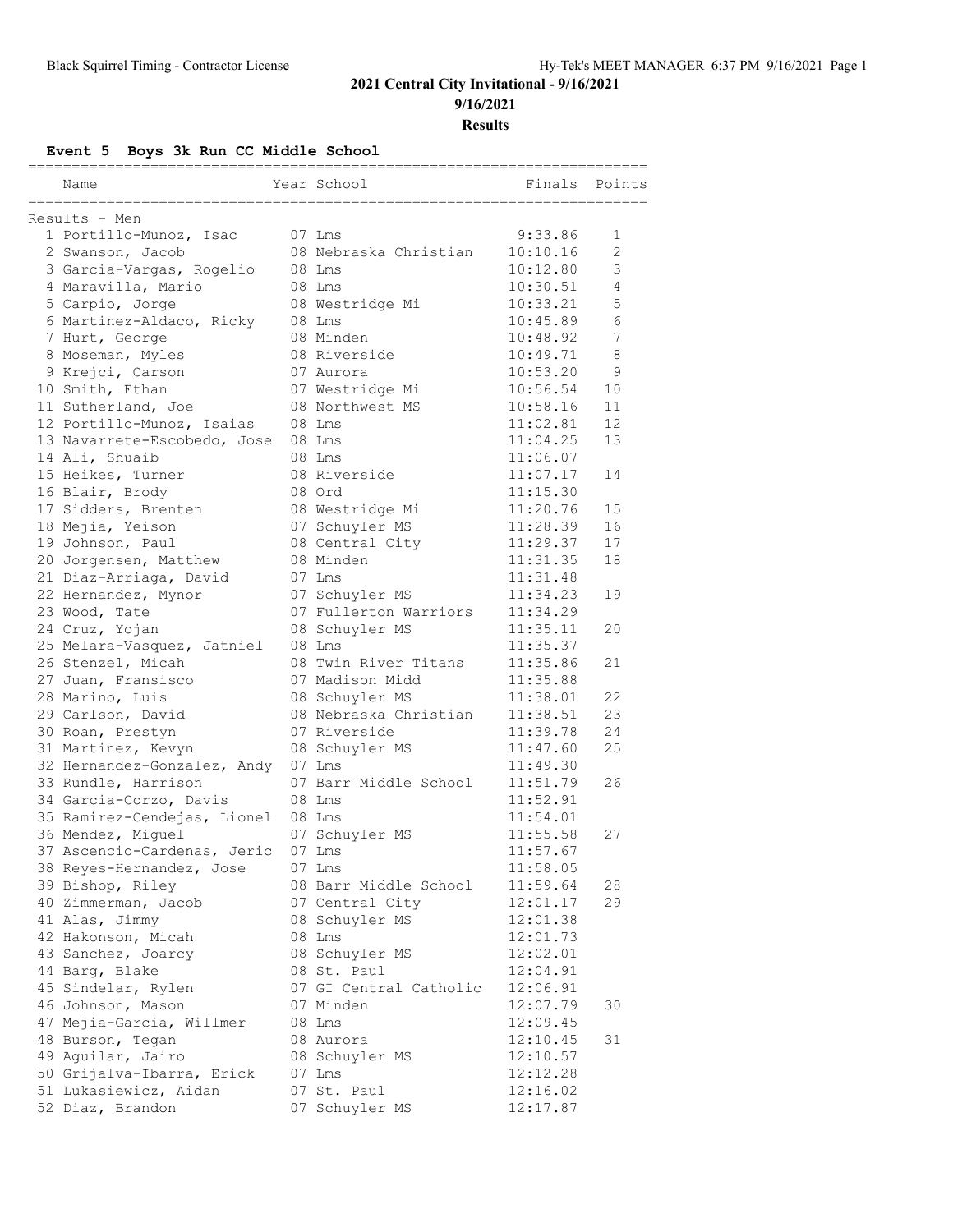**9/16/2021**

**Results**

### **....Event 5 Boys 3k Run CC Middle School**

| 53 Santos, Jhon              | 08 Schuyler MS         | 12:18.07 |    |
|------------------------------|------------------------|----------|----|
| 54 Grave, Yonic              | 08 Schuyler MS         | 12:21.15 |    |
| 55 Ruzicka, Abraham          | 08 Westridge Mi        | 12:26.77 | 32 |
| 56 Guerrero, Andre           | 08 Westridge Mi        | 12:27.94 | 33 |
| 57 Delgado, Richard          | 07 Schuyler MS         | 12:30.41 |    |
| 58 Hoffman, Turner           | 08 Fullerton Warriors  | 12:34.46 |    |
| 59 Tunnell, Sam              | 08 Minden              | 12:34.73 | 34 |
| 60 Inks, Keegan              | 07 Westridge Mi        | 12:35.48 | 35 |
| 61 Novacek, Bennett          | 08 Riverside           | 12:38.07 | 36 |
| 62 Barraza-Saenz, Alex       | 07 Lms                 | 12:40.41 |    |
| 63 Peirce, Ben               | 08 Westridge Mi        | 12:42.92 |    |
| 64 Goodman, Nolan            | 07 Barr Middle School  | 12:43.02 | 37 |
| 65 Perez, Christopher        | 08 Walnut Middl        | 12:43.70 | 38 |
| 66 Maxfield, Jacob           | 07 Fullerton Warriors  | 12:44.42 |    |
| 67 Fritton, Max              | 07 Twin River Titans   | 12:45.13 | 39 |
| 68 Nelson, Knox              | 07 Ord                 | 12:46.95 |    |
| 69 Dodds, Jordan             | 07 Riverside           | 12:48.76 | 40 |
| 70 Davenport, Chuck          | 07 Twin River Titans   | 12:52.52 | 41 |
| 71 Molt, Carter              | 08 Riverside           | 12:53.93 | 42 |
| 72 Wiegert, Cael             | 08 Walnut Middl        | 12:55.61 | 43 |
| 73 Shay, Rylan               | 07 GI Central Catholic | 12:56.00 |    |
| 74 Wright, Carson            | 08 Minden              | 12:58.98 | 44 |
| 75 Fieldgrove, Darrell       | 07 Barr Middle School  | 13:02.62 | 45 |
| 76 Thull, Gage               | 07 Minden              | 13:05.50 | 46 |
| 77 Klimek, Hayden            | 08 Walnut Middl        | 13:05.59 | 47 |
| 78 Wissing, Barrett          | 07 Northwest MS        | 13:06.94 | 48 |
| 79 Amador, Gus               | 07 Walnut Middl        | 13:07.42 | 49 |
| 80 Peters, Zach              | 08 Aurora              | 13:11.26 | 50 |
| 81 Munoz, Cesar              | 07 Lms                 | 13:17.27 |    |
| 82 Fite, Brody               | 08 Madison Midd        | 13:18.76 |    |
| 83 Orozco-Rodriguez, Angel   | 07 Lms                 | 13:26.17 |    |
| 84 Durarte-Benavides, Sebas  | 08 Lms                 | 13:26.57 |    |
| 85 Morales-Morales, Juan     | 07 Lms                 | 13:28.64 |    |
| 86 Powell, Luke              | 07 Nebraska Christian  | 13:30.54 | 51 |
| 87 Rivas, Alejandro          | 07 Lms                 | 13:32.18 |    |
| 88 Vakiner, Logan            | 07 Central City        | 13:36.80 | 52 |
| 89 Caudill, Korey            | 07 Aurora              | 13:38.22 | 53 |
| 90 Martinez, Brandon         | 07 Lms                 | 13:40.01 |    |
| 91 Bjerke, Tristan           | 08 Westridge Mi        | 13:47.22 |    |
| 92 Fasbender, Fyn            | 07 Central City        | 13:48.29 | 54 |
| 93 Perez, Alex               | 08 Northwest MS        | 13:48.71 | 55 |
| 94 Cauthon, Landen           | 08 Twin River Titans   | 13:48.84 | 56 |
| 95 Rutten, Hunter            | 08 Riverside           | 13:49.90 |    |
| 96 Camacho, Viggo            | 08 Lms                 | 13:57.92 |    |
| 97 Zamora-Gonzalez, Manuel   | 07 Lms                 | 14:06.96 |    |
| 98 Garcia, Derek             | 07 Schuyler MS         | 14:08.59 |    |
| 99 Gonzalez, Sebastian       | 07 Lms                 | 14:19.35 |    |
| 100 Martinez, Leonardo       | 07 Barr Middle School  | 14:21.04 | 57 |
| 101 Sebastian, Erin          | 07 Walnut Middl        | 14:25.72 | 58 |
| 102 Hernandez-Sandoval, Jayd | 07 Lms                 | 14:28.09 |    |
| 103 Harding, Andrew          | 07 Schuyler MS         | 14:29.86 |    |
| 104 Neher, Clive             | 07 Lms                 | 14:36.24 |    |
| 105 Herman, Quentin          | 07 Nebraska Christian  | 14:43.09 | 59 |
| 106 Cano-DeLeon, Enrique     | 07 Lms                 | 14:43.12 |    |
| 107 Aschenbrenner, Holt      | 07 Minden              | 14:54.44 |    |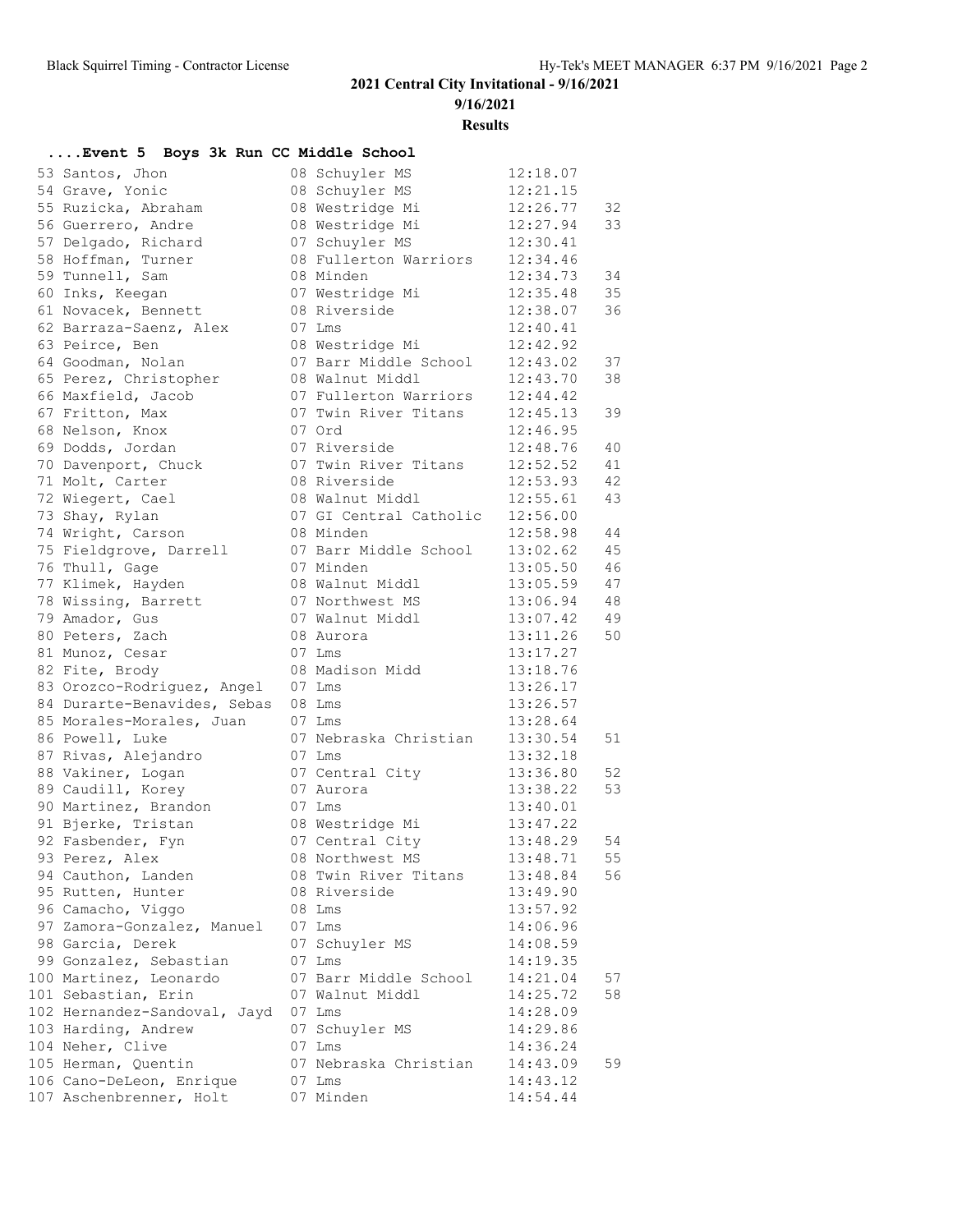**9/16/2021**

**Results**

| Event 5 Boys 3k Run CC Middle School |                              |  |                       |            |    |  |  |  |
|--------------------------------------|------------------------------|--|-----------------------|------------|----|--|--|--|
|                                      | 108 Garcia, Miquel           |  | 08 Barr Middle School | 14:55.18   | 60 |  |  |  |
|                                      | 109 Rhodes, Steve            |  | 07 Minden             | 15:10.60   |    |  |  |  |
|                                      | 110 Gomez-Prado, Nathan      |  | $07$ Lms              | 15:13.24   |    |  |  |  |
|                                      | 111 Evans, Lukas             |  | 08 Aurora             | 15:14.08   | 61 |  |  |  |
|                                      | 112 Graham, Peyton           |  | 08 Aurora             | 15:15.17   | 62 |  |  |  |
|                                      | 113 Stenzel, Ryker           |  | 07 Twin River Titans  | 15:15.44   | 63 |  |  |  |
|                                      | 114 Hinrikus, Liam           |  | 08 Westridge Mi       | 15:20.46   |    |  |  |  |
|                                      | 115 Tercero, Tino            |  | 08 Walnut Middl       | 15:32.03   | 64 |  |  |  |
|                                      | 116 Smith, Arik              |  | 08 Walnut Middl       | 15:33.32   |    |  |  |  |
|                                      | 117 Shafer-Beckstrom, Jay    |  | 07 Northwest MS       | 15:34.83   | 65 |  |  |  |
|                                      | 118 Smidt, Bryton            |  | 07 Westridge Mi       | 15:51.90   |    |  |  |  |
|                                      | 119 Franco-Chicas, Cristian  |  | 07 Lms                | 15:58.95   |    |  |  |  |
|                                      | 120 Collier, Jusdon          |  | 07 Ord                | 16:01.73   |    |  |  |  |
|                                      | 121 Needham, Matthew         |  | 07 Nebraska Christian | 16:12.44   | 66 |  |  |  |
|                                      | 122 Bayne, Deacon            |  | 08 Northwest MS       | 16:23.86   | 67 |  |  |  |
|                                      | 123 Lemos, Braxtyn           |  | 07 Westridge Mi       | 16:52.29   |    |  |  |  |
|                                      | 124 Ellis, Kage              |  | 07 Lms                | 17:13.44   |    |  |  |  |
|                                      | 125 Contraras, Omar          |  | 08 Madison Midd       | 17:15.83   |    |  |  |  |
|                                      | 126 Dickhaut, Gavin          |  | 08 Westridge Mi       | 17:17.74   |    |  |  |  |
|                                      | 127 Shirley, Dakoda          |  | 07 Aurora             | 17:53.63   |    |  |  |  |
|                                      | 128 Lorenzo, Emerson         |  | 07 Lms                | 18:10.13   |    |  |  |  |
|                                      | 129 Miller, Calvin           |  | 07 Aurora             | 18:15.71   |    |  |  |  |
|                                      | 130 Chiles, David            |  | 07 Nebraska Christian | 18:48.77   | 68 |  |  |  |
|                                      | 131 Pennell, Cody            |  | 08 Northwest MS       | 19:08.23   | 69 |  |  |  |
|                                      | 132 Swanson, Cody            |  | 08 St. Paul           | 19:59.99   |    |  |  |  |
|                                      | 133 Thompson, Wesly          |  | 07 Lms                | 20:35.61   |    |  |  |  |
|                                      | 134 Castillo-Solache, Miguel |  | 07 Lms                | 25:53.04   |    |  |  |  |
|                                      | -- Muller, Brenden           |  | 07 St. Paul           | DQ         |    |  |  |  |
|                                      | -- Peterson, Cooper          |  | 07 Barr Middle School | DNS        |    |  |  |  |
|                                      | -- Wolfe, Dominic            |  | 07 Barr Middle School | <b>DNS</b> |    |  |  |  |
|                                      | -- Hansen, Aksel             |  | 08 Barr Middle School | <b>DNS</b> |    |  |  |  |
|                                      | -- Juarez Ortega, Jose       |  | 08 Barr Middle School | <b>DNS</b> |    |  |  |  |
|                                      | -- Hall, Dane                |  | 07 St. Paul           | <b>DNS</b> |    |  |  |  |
|                                      | -- Campuzano, Christian      |  | 07 Westridge Mi       | <b>DNS</b> |    |  |  |  |
|                                      | -- Luna, Miguel              |  | 07 Schuyler MS        | <b>DNS</b> |    |  |  |  |
|                                      | -- Karr, Joshua              |  | 07 Westridge Mi       | <b>DNS</b> |    |  |  |  |
|                                      |                              |  |                       |            |    |  |  |  |

|  | Team Scores |
|--|-------------|
|  |             |

|                        | Rank Team            |                     | Total 1 2 3 4 $*5$ $*6$ $*7$ |  |                  |  |  | $*8$ | $*9$ |
|------------------------|----------------------|---------------------|------------------------------|--|------------------|--|--|------|------|
|                        | Results - Men        |                     |                              |  |                  |  |  |      |      |
|                        | 1 Lms                |                     |                              |  | 14 1 3 4 6 12 13 |  |  |      |      |
|                        | Total Time: 41:03.06 |                     |                              |  |                  |  |  |      |      |
|                        |                      | Average: 10:15.77   |                              |  |                  |  |  |      |      |
| 2 Westridge Middle Sch |                      | 62 5 10 15 32 33 35 |                              |  |                  |  |  |      |      |
|                        | Total Time:          | 45:17.28            |                              |  |                  |  |  |      |      |
|                        |                      | Average: 11:19.32   |                              |  |                  |  |  |      |      |